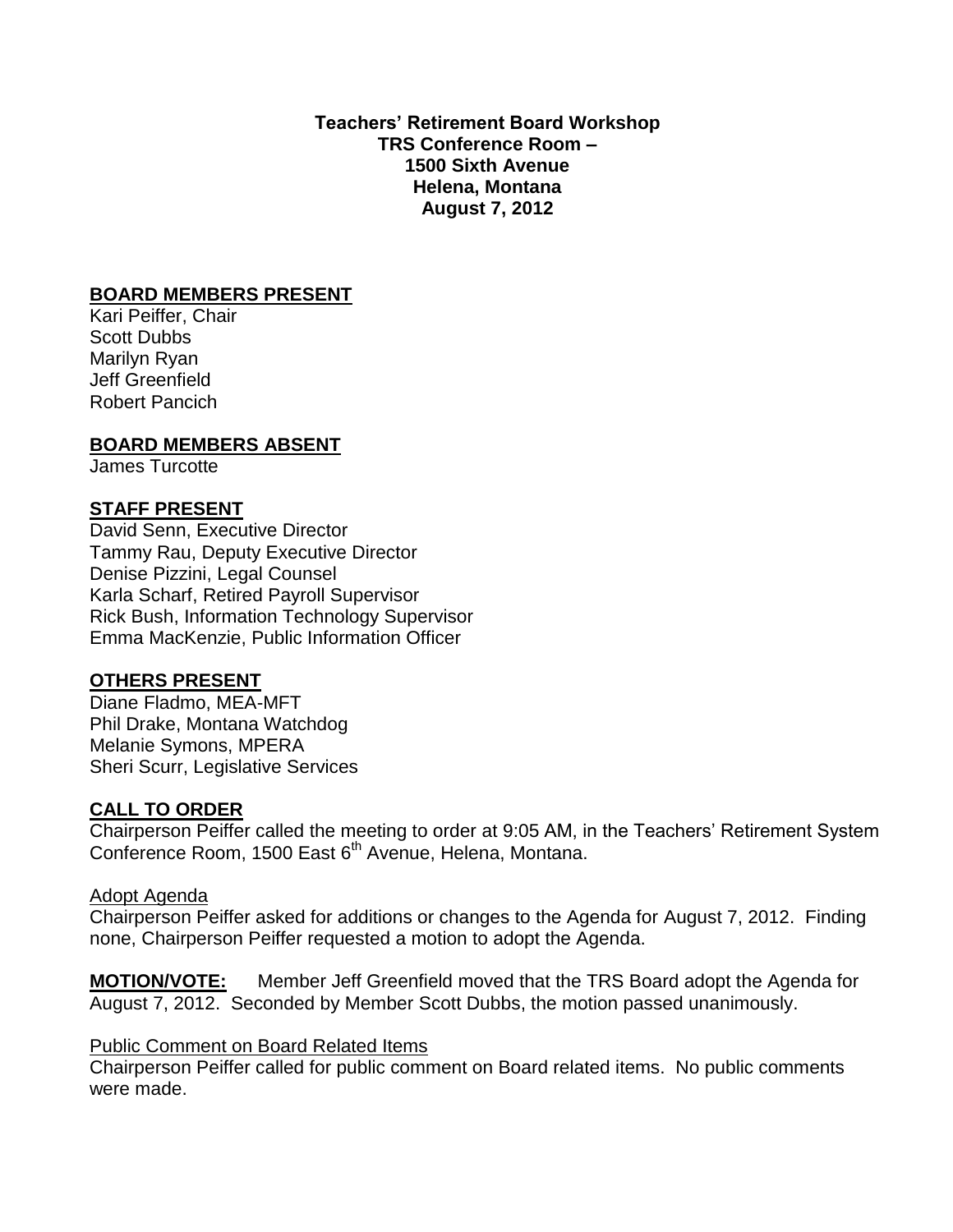## **FUNDING AND BENEFITS POLICY**

### Biennial Review of the Funding and Benefits Policy

Staff recommended several changes to the policy regarding (a) actuarial funding methods, (b) recommendations by the actuaries, and (c) appropriate timing to recommend changes to the Legislature. The Board discussed recommendations and directed staff to make the suggested changes as discussed for review and approval at the next regular Board meeting.

## **UPDATE ON 2013 RETIREMENT LEGISLATION**

### Funding Proposal

Staff advised the Board of the results at a recent meeting of the Joint SAVA/LFC Subcommittee. The subcommittee moved to recommend that their respective committees combine the TRS Board funding proposal with the proposal made by the Governor. This combined proposal will be used a starting point for drafting legislation to actuarially fund TRS and will would be introduced at the request of SAVA, LFC, TRS and the Governor.

As a starting point, the bill will include (a) an increase in the employee contribution rate of 1.0% for new and current members, (b)a one-time only transfer from school retirement reserves of approximately \$14 million, and (c) a contribution from state land revenues of \$25 million annually. In addition, recommendation includes the following changes for new hires only effective July 1, 2013:

### Future Members:

- Member contribution rate of 8.15%, with triggers to make adjustments, not to exceed 1.0%, as necessary
- 5-year final average compensation
- Age 55 to be eligible for early reduced retirement benefits
- Unreduced retirement benefits with 30 or more years. The board agreed that the minimum eligible age to receive an unreduced retirement benefit should be at least age 55.
- Enhance benefit multiplier of 2.0% for members who retire with 30 or more years of service. The board agreed that the minimum eligibility age for the 2% multiplier should be at least age 60.
- Changes in eligibility requirements for survivor and disability retirement benefits

## Housekeeping Proposal

Staff reported TRS had received a conditional determination letter from the Internal Revenue Service stating TRS would meet the qualification requirement for a public pension plan provided the definition of "normal retirement age" was amended from "age 55 and eligible for unreduced retirement benefits", to simply age 60. The board agreed to add this requirement to proposed TRS legislation.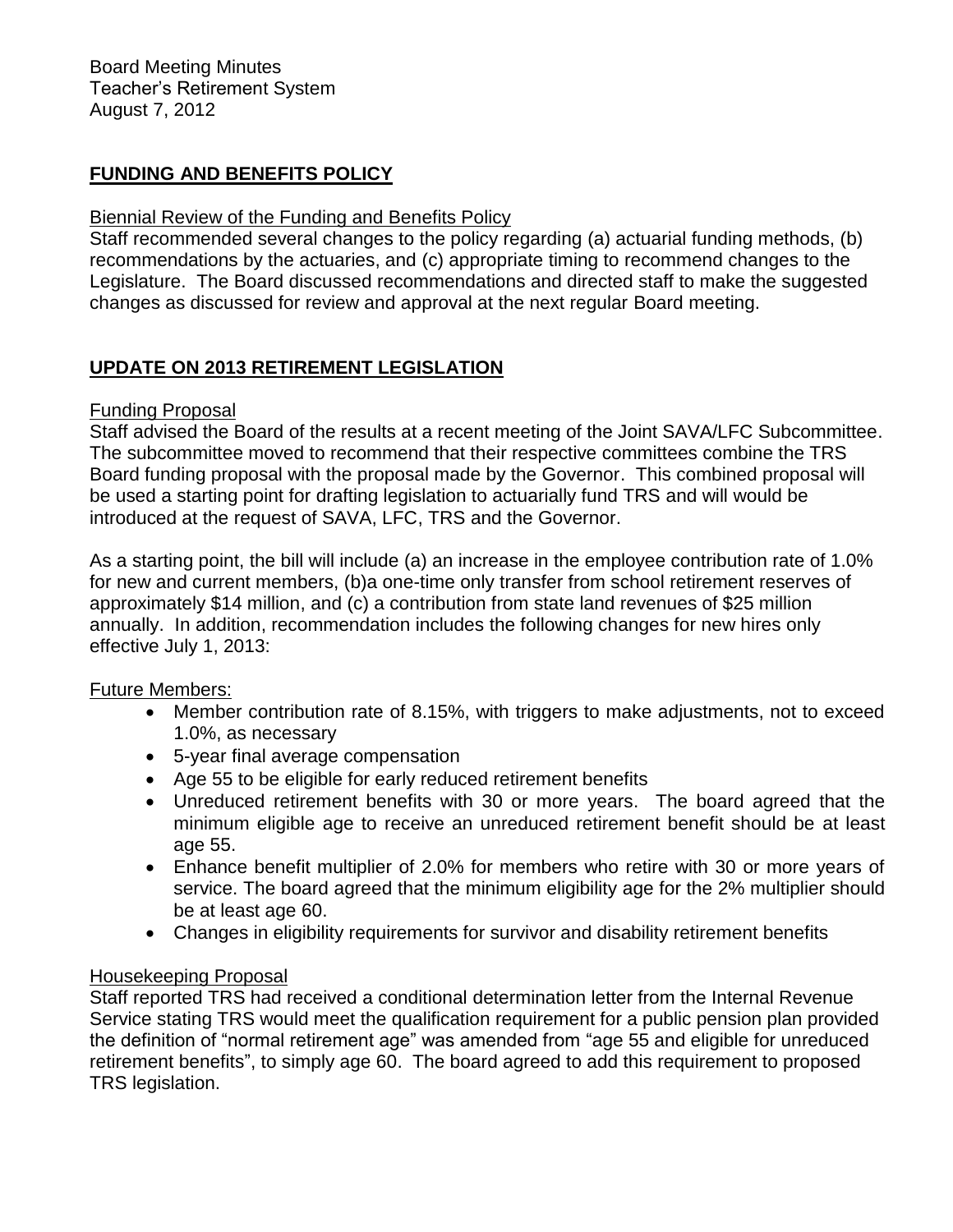### University Supplemental Contribution Increase

Staff reported there had been no changes to the legislative proposal to increase the university supplement contribution rate, and that the amount of the required increase would not be known until after the 2012 actuarial valuation was completed.

### Working Retiree Proposal

Staff reported the budget office had asked if this proposal could be combined with the TRS housekeeping proposal. Staff agreed they would consider combining the two proposals.

Staff shared with the Board a recent memo from Tax Counsel, Ice Miller, in which they recommended a retiree have a 180 day break in service before they would be eligible to return to work as a working retiree in a position eligible to participate in TRS. The board discussed how best to determine the most appropriate date for defining when the 180 day break would begin. The board considered (a) the retirement effective date, (b) the end of the contract, and (c) the last date of paid employment. There appeared to be some agreement that the last day in a paid status would be reasonable and perceived fair by TRS members, but very difficult for staff to manage. It was agreed that staff should continue to explore the pros and cons of either the retirement effective date or the last day in a paid status, i.e., termination date, as certified by the employer.

## Other Proposals

Staff distributed a report that, showed there had been 287 bill drafts requested by legislators as of July 25, 2012. The board discussed several of the proposals that staff thought could possibility have some impact on TRS benefits or funding.

# **UPDATE ON GASB ACCOUNTING CHANGES**

## New Accounting Statements 67 and 68

Staff reported that on June 25, 2012, the Governmental Accounting Standards Board (GASB) adopted final amendments to its standard controlling the way in which governmental pension plans and their sponsors account for and report their pension liabilities and expenses. These changes were incorporated into two new accounting standards, numbers 67 and 68. The board discussed two briefs on the changes by the National Council on Teachers Retirement and Gabriel Roeder Smith & Company.

## **ADMINISTRATIVE BUSINESS**

## Board Meeting Materials – Printed/Electronic Copies

Staff demonstrated different options for receiving board related materials electronically, rather than in paper form. Various types of hardware were also discussed and displayed. The board expressed a strong preference for using Citrix to access the state system and securely accessing information, including confidential information, as opposed to using Dropbox or receiving material via email. It was agreed that before the next board meeting they would attempt to use both Citrix and Dropbox to access material.